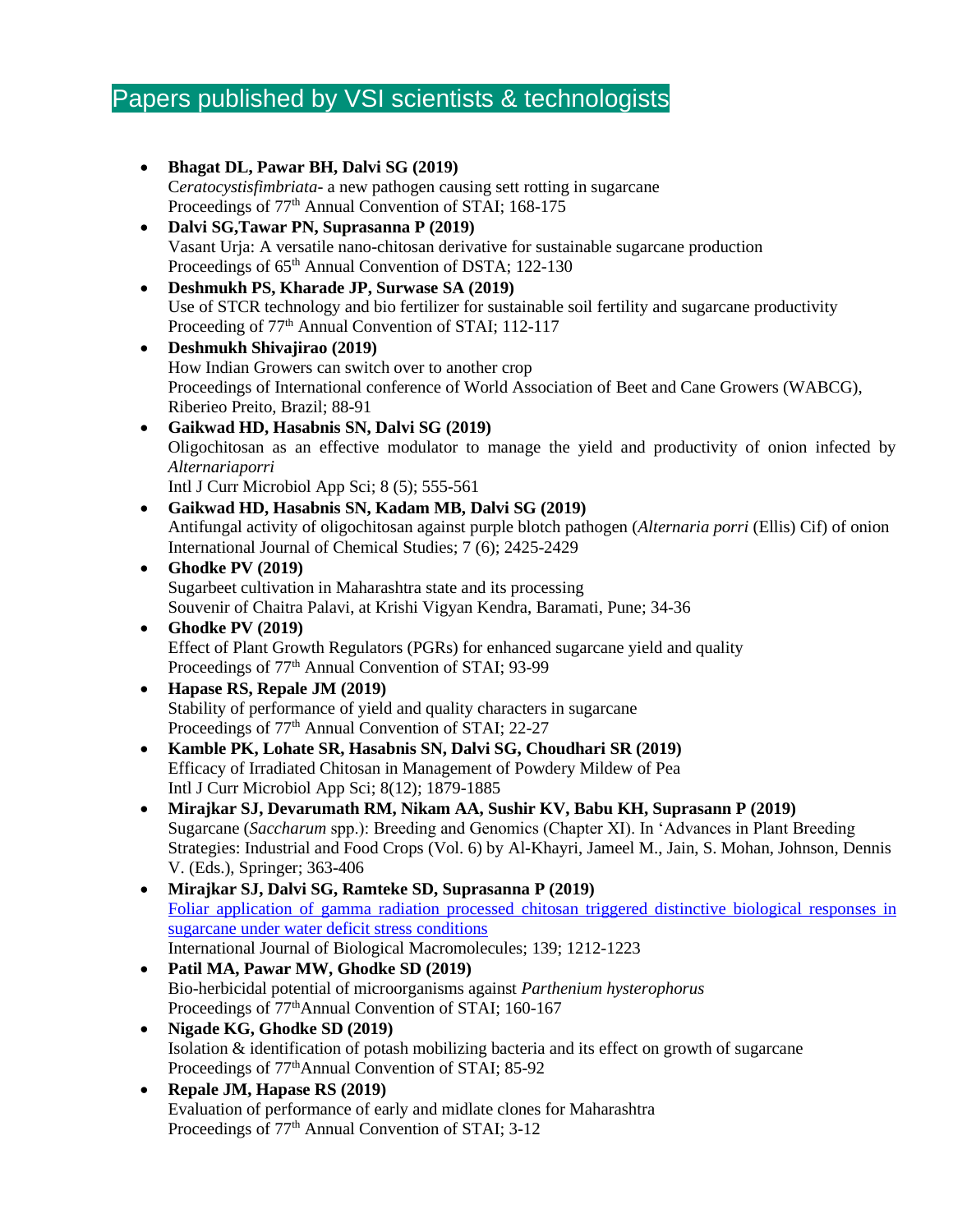• **Shinde PP (2019)**

Increasing sugarcane productivity through subsurface drip irrigation Proceedings of  $77<sup>th</sup>$ Annual Convention of STAI; 198-204

- **Shaikh T, Dalvi SG, Suprasanna P, Pawar BH (2019)** Effect of chitosan-silver nano-composit with *Trichoderma viridae*o*n Ceratocystis paradoxa* Proceedings of 77<sup>th</sup> Annual Convention of STAI; 149-159
- **Dani RV, Sidanale VP, Patil RR (2019)** Technological advancements in sugar processing Proceedings of 65<sup>th</sup> Annual Convention of DSTA; 293-308
- **Panda S, Bhosale RN, Dani RV (2020)** Essentials of food safety in production of white sugar Proceedings of STAI all India one-day seminar on "Advances in sugar grading and food safety standards to produce Quality Sugar", at Belgavi, Karnataka; 30-36
- **Panda S, Patil RR, Dani RV (2020)** Adoption of HACCP in sugar mill for quality production with enhanced efficiency (Part-1) Proceedings of STAI all India one day seminar on "Advances in sugar grading and food safety standards to produce Quality Sugar" at Belgavi, Karnataka; 53-62
- **Panda S, Bhosale RN, Patil RR, Dani RV (2019)** Post harvesting management and microbial contamination control Proceedings of 77<sup>th</sup> Annual Convention of STAI; 403-416
- **Panda S, Patil RR, Dalvi LS, Dani RV (2019)** Effective control of microorganisms - Tool for revenue gain Proceedings of 49<sup>th</sup> Annual Convention of SISSTA; 236-248
- **Sapkal N, Deshmukh P, Dani RV, Sapkal DB (2019)** Innovations for water saving in cogeneration plant at Dr. Patangrao Kadam Sonhira SSK Ltd. Proceedings of 65<sup>th</sup> Annual Convention of DSTA; 199-211
- **Sidanale VP (2019)** Effect of  $SO<sub>2</sub>$  content on keeping quality of sugar Proceedings of 77<sup>th</sup> Annual Convention of STAI; 452-460
- **Sidanale VP, Dani RV (2019)** Monitoring and certification of ethanol production from sugarcane juice or BH Molasses Proceedings of STAI seminar on "Optimizing ethanol production in distilleries attached with sugar mills-Experiences gained and way forward" at Goa; 1-15 • **Sidanale VP, Dani RV, Patil PS, Shendre KV (2019)**
- Implementation of A2 massecuite boiling scheme A Case Study at Kumbhi Kasari SSK Proceedings of 49<sup>th</sup> Annual Convention of SISSTA; 232-235
- **Chandgude RA, Patil PG (2019)** Enhancement of mill performance by adopting Low-Speed Milling in Sugar Industry' Proceedings of 30th ISSCT Congress, Tucuman, Argentina; 1014-1023
- **Patil PG, Chandgude RA (2019)** Implementation of variable frequency drive for fibrizer to achieve the ideal preparatory index Proceedings of 30<sup>th</sup> ISSCT Congress, Tucuman, Argentina; 921-927
- **Patil PG, Chandgude RA, Sidanale VP (2019)** Advance drive system with new accessories for Batch of machine Proceedings of 49th Annual Convention of SISSTA; 168-174
- **Shripatnala SS, Chandgude RA, Patil PG, Kulkarni UA (2019)** Efficacy of Planetary Gearbox in sugar plant Proceedings of  $77<sup>th</sup>$  Annual Convention of STAI; 313-326
- **Shripatnala SS, Kulkarni UA (2019)** Monitoring Steam Turbine losses to enhance efficiency Proceedings of 49<sup>th</sup> Annual Convention of SISSTA; 145-155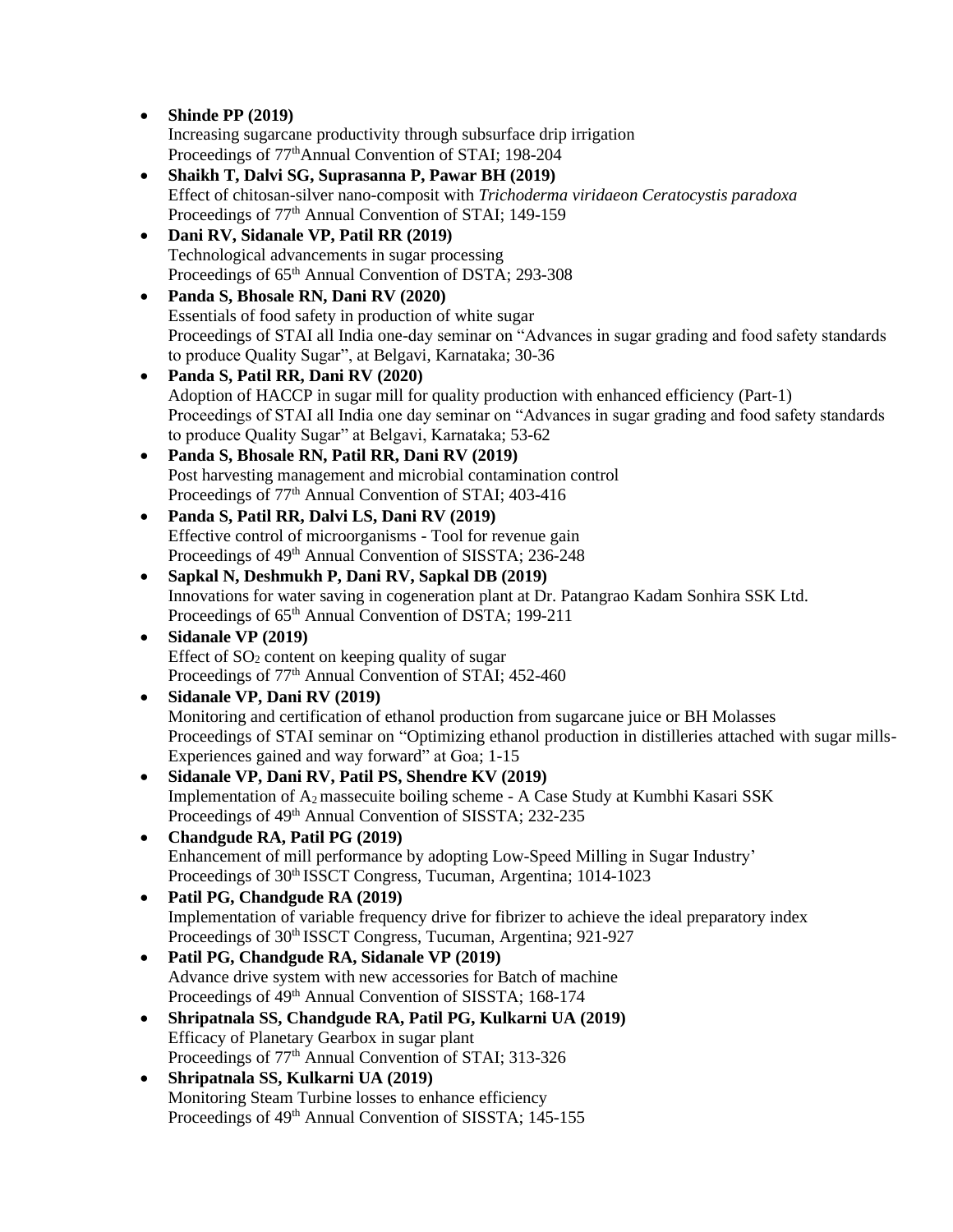• **Arora R, Behera S, Sharma NK, Kumar S (2019)** Evaluating the pathway for co-fermentation of glucose and xylose for enhanced bioethanol production using flux balance analysis Biotechnology Bioprocess Engineering; 24; 924-933

- **Burase RV, Patil SV, Joshi RD (2019)** Isolation of *Thiobacillus* species from distillery spent wash and its sulfide oxidation activity International Journal of Pharmacy and Biological Sciences 9 (2); 152-158
- **Burase RV, Patil SV, Joshi RD (2019)** Minimization of sulfide content of spent wash during biomethanation using isolated consortia of sulphur oxidizing microorganisms Journal of Advances in Applied Sciences and Technology; 4 (1); 8-17
- **Jagatee S, Rout JR, Behera S, Ram SS, Sudarshan M, Pradhan C, Sahoo SL, Mohanty RC (2020)** Effect of enzymatic hydrolysis on structural, chemical and elemental properties of sweet potato flour Waste and Biomass Valorization; 1-11
- **Patil SV (2019)**

Optimizing ethanol production from sugarcane juice/syrup, B-Heavy molasses and sugar Proceedings of STAI seminar on "Optimizing ethanol production in distilleries attached with sugar mills-Experiences gained and way forward"; 36-50

• **Patil SV, Konde KS, Patil SD, Burase RV (2019)** 2G lactic acid production from sugarcane bagasse using *Bacillus coagulans* NCIM 5648 Proceedings of 30<sup>th</sup> ISSCT Congress, Tucuman, Argentina; 30; 1853-1859

- **Alhat EA, Uphade K, Chauhan SS, Nimbalkar DS (2019)** A case study of injection channel / spray pond overflow treatment plant at UPSCL Proceedings of 77<sup>th</sup> Annual Convention of STAI; 529-535
- **Urdukhe A, Dalvi SG, Nimbalkar DS (2019)** Treatment of spray-pond overflow wastewater of sugar mills using microalgae Proceedings of 30<sup>th</sup> ISSCT Congress, Tucuman, Argentina; 30; 234-241

## Paper Presentations

• **Dalvi SG (2019)** 

Chitosan based chitinase induction for mitigating multiple stresses adopting climate change sustainably International conference on "Advances in agriculture under changing climate scenario for sustainable global development" at University of Alahabad, Pryagraj, Uttar Pradesh

• **Dalvi SG (2019)** Bio-polymers waste and its application for sustainable agriculture State level Conference on "Interdisciplinary Advances in Applied Biotechnology" (IAAB- 2019) at Dr. DY Patil College of Science, Commerce & Arts, Pimpri, Pune

#### • **Patil SV (2019)** Perfecting recoveries from distillery waste water Global Water Summit at London, UK

### • **Patil SV (2019)**

Optimizing cost-economics of ethanol production from sugarcane juice/syrup, B heavy molasses and sugar"

Seminar organized by All India Distillers' Association (AIDA) at Jaipur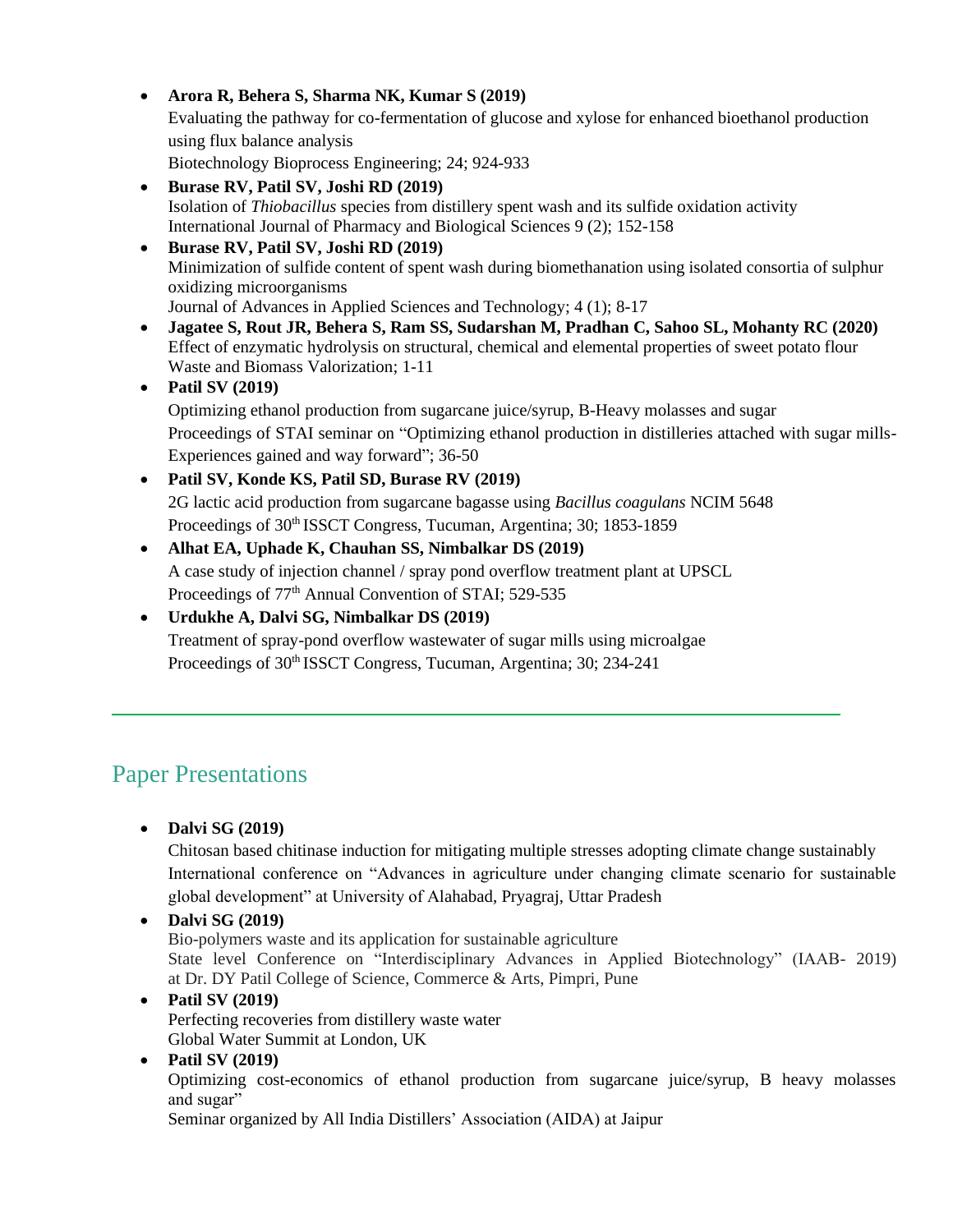#### • **Patil SV, Konde KS, Godage RV, Patil DA (2019)**

A Case Study- Optimizing fuel ethanol production from Sugar cane juice, B-heavy Molasses, C-Molasses and Sugar

Presented in the National Seminar on Biofuel Production in India; Potential, Prospect and Technology at CSIR- Indian Institute of Petroleum, Dehradun (Uttarakhand)

#### **Presentations in the workshop on "Use of sugarcane juice/syrup, BH molasses and sugar for enhancement of fuel ethanol production and recent advances" organized by VSI and MRSSK Sangh at VSI on 28th August, 2019**

• **Patil SV (2019)**

Cost economics of ethanol production from sugarcane juice/syrup BH molasses and sugar

- **Konde KS (2019)** Evaluation of pilot scale plant performance of pre-clarified molasses to improve alcoholic fermentation
- **Deshmukh AB (2019)** Potash recovery from incineration boiler ash
- **Patil SA (2019)** Ethanol production from white sugar or raw sugar" presented in one-day workshop on
- **Sidnale VP, Godage RV (2019)** Monitoring and certification of ethanol production from sugarcane juice and B-Hy molasses

## Poster Presentation

### **2 nd International Conference and Exhibition at VSI during Jan. 31 - Feb.2, 2020**

- **Abhijeet B, Muley A, Aniruddha B, Pandit B, Rekha S, Singhal A, Dalvi SG** Novel, green approach for hydrolysis whey protein isolates by hydrodynamic cavitation and whey protein induced metabolites and growth enhancement in vitro sugarcane
- **Chavan RB, Chaudhary N, Dalvi SG, Kumar M, Tillu AR, Sarukte H, Gaikwad SS, Harer SH, Rajawat RK, Suprasanna P** Utilization of indigenously developed *10 mev rf linac* for studies on enhancement of bio-stimulating characteristics of chitosan
- **Deshmukh PS, Kharade JP**  Foliar application of seaweed extract on sugarcane productivity and nutrient availability
- **Deshmukh PS, Kharade JP**  Modeling relationship between soils K, plant K, sugarcane yield and juice quality grown in inceptisols of Maharashtra
- **Gore SB, Tawar PN, Dalvi SG**  Use of chitosan stabilized copper nanoparticles improves germination and seedling vigor in sugarcane single eye buds
- **Ghodke SD, Mali BG, Ghodke PV**  Isolation of Microorganisms from VSI's Jeevamrut and optimization of substrate for Jeevamrut preparation
- **Ghodke SD, Manjul US, Jadhav DS**  Effect of graded levels of Iron and Zinc solubilizing microbial liquid bio-inoculant on yield and quality of sugarcane
- **Ghodke SD, Patil MA, Patil PM**  Evaluation of effect of toxins of *Fusarium spp.* for control of *Parthenium* weed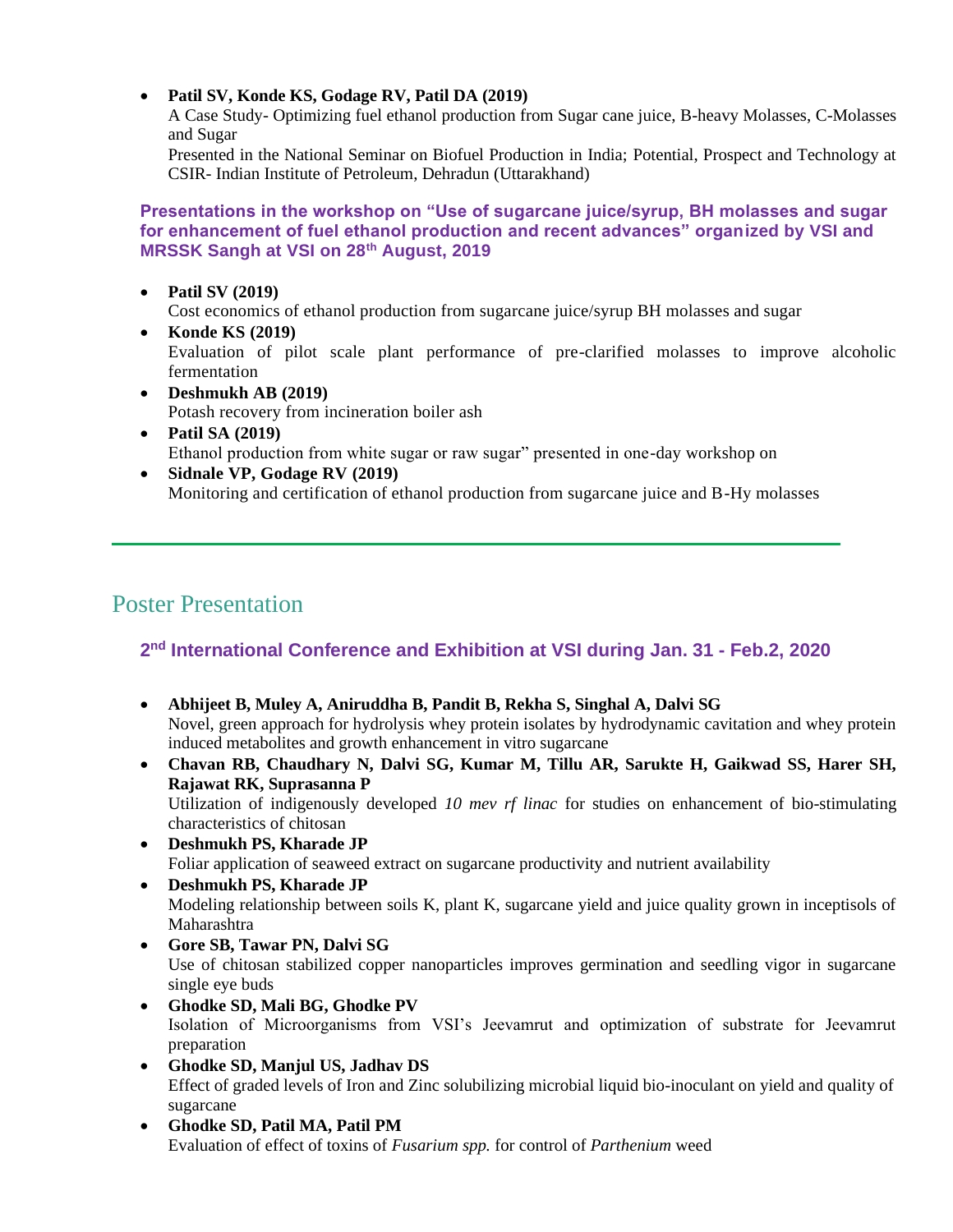- **Hapase PR, Hapase RS**  To raise the sugarcane seedlings of bi-parental crosses by using different substrates
- **Hapase RS, Repale JM**  VSI 12121 (VSI 08005) - A new promising sugarcane genotype for penninsular zone
- **Kharade JP, Deshmukh PS, Sable SK**  Response of soil and foliar application of multinutrient on growth, yield and productivity of sugarcane
- **Kharade JP, Deshmukh PS, Surwase SA**  Soil test crop response based recommendation technology and biofertilizer for desired target of preseasonal sugarcane
- **Kotgire GS, Pawar BH, Dalvi SG, Atre GA, Konde KS**  Nano-biotechnological approach with irradiated chitosan and silver nanoparticles for controlling wilt disease of chick pea caused by *F. oxysporum f. sp. ciceri*
- **Mali BG, Ghodke SD**  Isolation, screening and characterization of Exopolysaccharide producing bacteria from sugarcane Rhizosphere
- **Manjul US, Ghorpade MD, Ghodke SD, Jadhav DS, Deokar SR, Lahare SB**  Evolution and evaluation of bio-efficacy of newly isolated fungi as a bio-control agents on sugarcane white fly, *Aleurolobus barodensis* Mask
- **Mayur Saindane, Appunu C, Harinath Babu K** Sugarcae transformation for abiotic stress tolerance using bet genes
- **Muley AB, Pandit AB, Singhal RS, Dalvi SG** Novel, green approach for hydrolysis whey protein isolates by hydrodynamic cavitation and whey protein induced metabolites and growth enhancement in vitro sugarcane
- **Nigade KG, Ghodke SG** Entomopathogenic Nematode for control of white grub
- **Nigade KG, Manjul US, Ghodke SD**  Effect of potash mobilizing bacteria on growth and yield of sugarcane • **Nikam AA, Devarumath RM, Tawar PN, Suprasanna P** 
	- Enhancement of genetic variation frequencies through *in vitro* mutagenesis using ethylmethane sulfonate (EMS) as chemical mutagen in sugarcane cv. Co 86032
- **Pawar BH, Kotgire GS, Atre GE** Efficacy of chemical fungicides for the control of pokkah boeng disease of sugarcane
- **Pawar DS, Hapase RS, Repale JM**  Assessment of Promising sugarcane genotypes for their yield potential
- **Pawar MW, Ghodke SD, Jadhav SD**  Effect of foliar application of consortium of endophytic nitrogen fixing bacterial liquid on yield and quality of sugarcane-Recipient of third prize for poster presentation
- **Repale JM, Hapase RS**  Evaluation of promising sugarcane clones for cane and sugar yield for Maharashtra
- **Shinde PP**  Mechanization of sugarcane planting
- **Shinde PP**  Earthing up equipment for sugarcane cultivation
- **Shinde PP** 
	- Subsurface drip irrigation in sugarcane
- **Shinde PP**  Drip fertigation in sugarcane
- **Sawant RA, Meti NT**  The effect of sodium Hypocholorite on nutrient medium sterilization in sugarcane micro propagation
- **Talekar SD, Hapase RS**  Evolution and Evaluation of sugarcane clones for salt tolerance
- **Tawar PN, Pawar MW, Meti NT**  Biochemical and physiological responses of somaclones of sugarcane to moisture stress